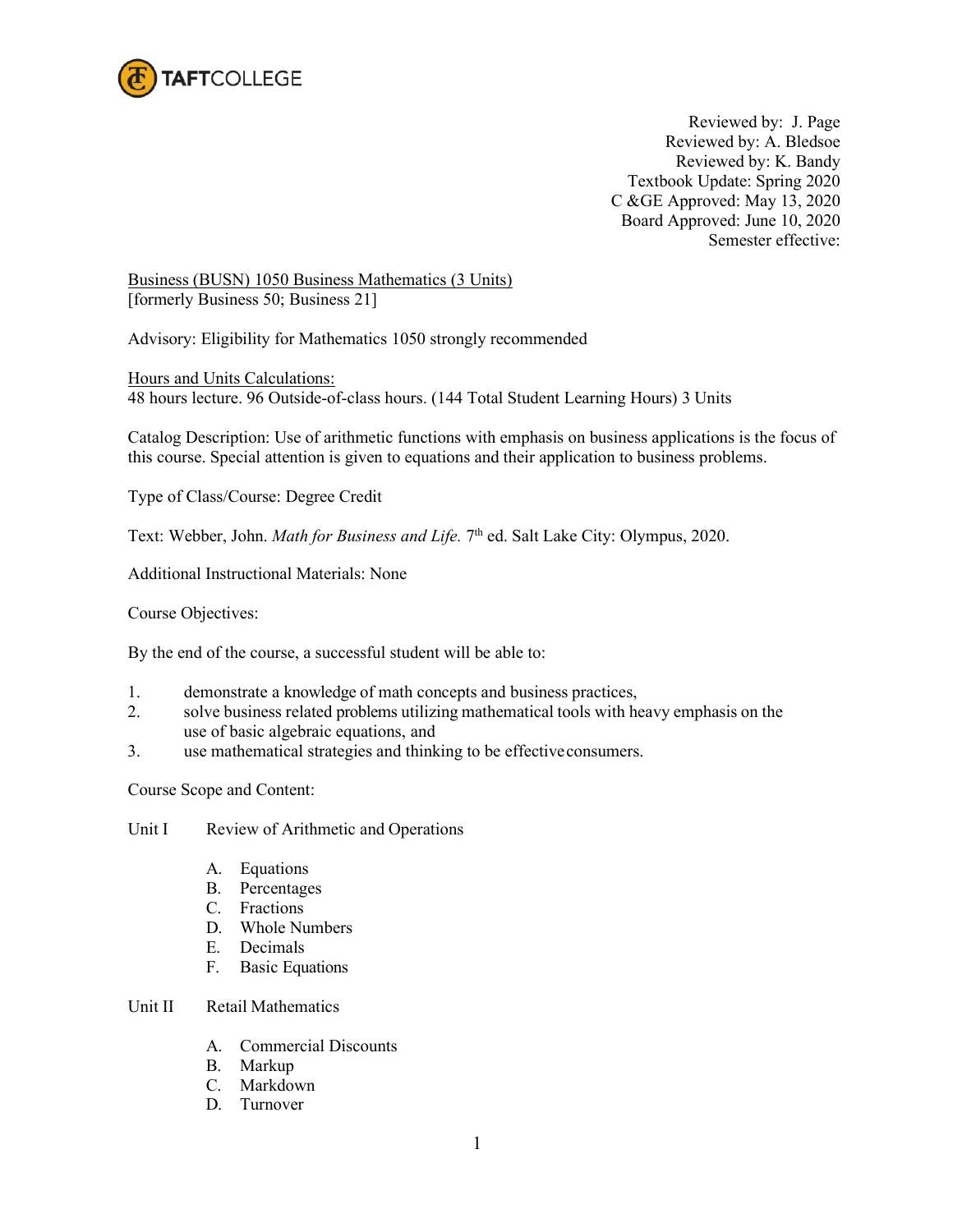

- E. Taxes
- Unit III Mathematics of Finance
	- A. Simple Interest
	- B. Bank Discount
	- C. Multiple Payment Plans
	- D. Composed Interest
	- E. Annuities
	- F. Sinking Funds
- Unit IV Accounting Mathematics
	- A. Basic Statistics and Graphs
	- B. Taxes
	- C. Checkbook Records
	- D. Depreciation and Overhead
	- E. Financial Statement Analysis
	- F. Distribution of Profit and Loss
	- G. Discounts
	- H. Payrolls
	- I. Inventory

## Unit V Consumer Mathematics

- A. Installment Buying
- B. Consumer Loans
- C. Investments
- D. Insurance
- E. International Translations

Learning Activities Required Outside ofClass:

The students in this class will spend a minimum of 6 hours per week outside of the regular class time doing the following:

- 1. Studying class notes
- 2. Answering questions
- 3. Completing required reading
- 4. Performing problem solving activities or exercises
- 5. Doing written work
- 6. Participating in group projects

Methods of Instruction:

- 1. Readings
- 2. Lectures
- 3. Demonstrations of sample problems
- 4. Assigned problems from the text
- 5. Multimedia presentations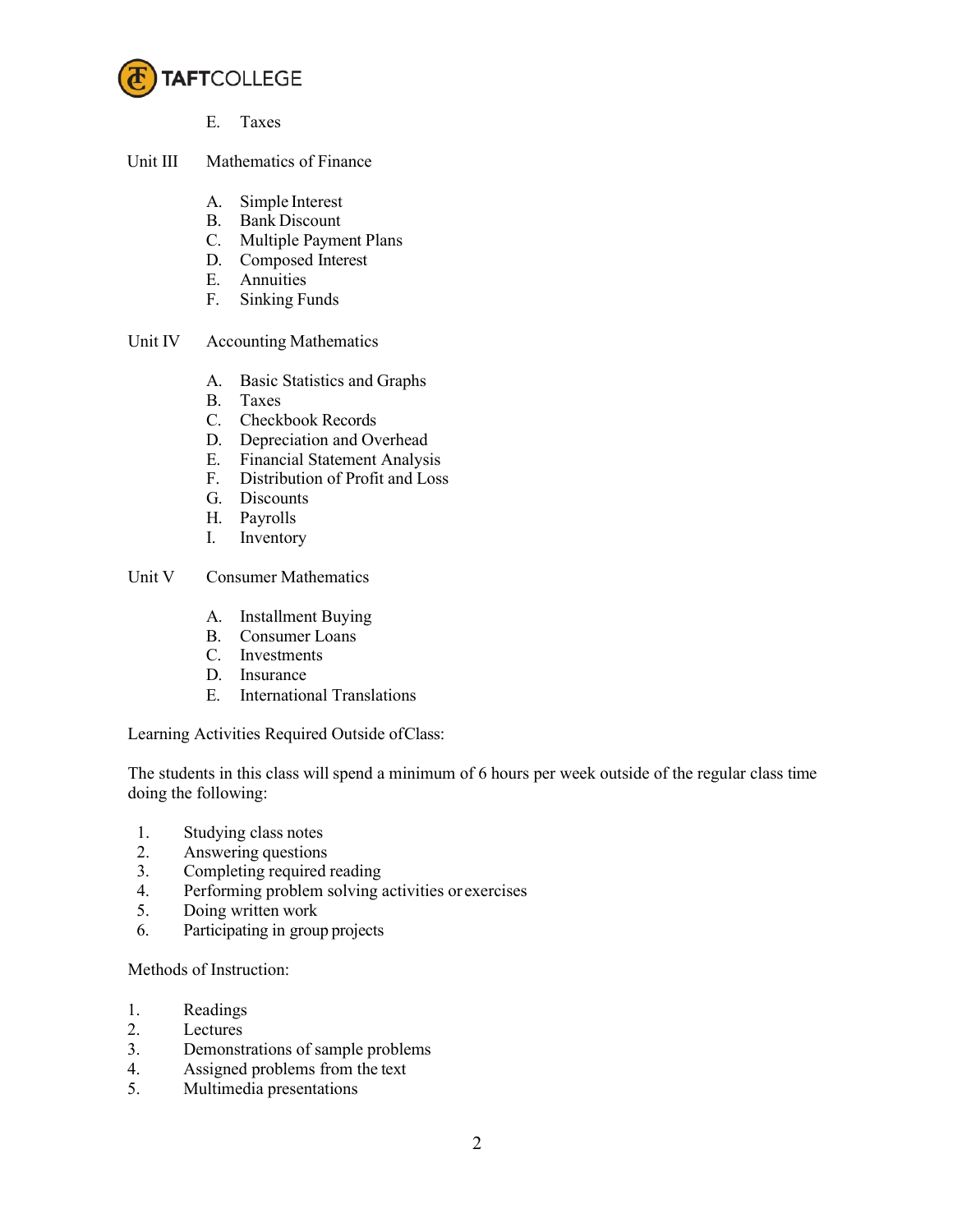

- 6. Group explorations
- 7. Case studies and scenarios

Methods of Evaluation:

- 1. Writing assignments, including:
	- a. written homework from chapters
	- b. group reports
	- c. topic paper written under American Psychological Association (APA) style guide
	- d. chapter critical analysis reflections
	- e. case studies
	- f. scenarios
	- g. simulations
- 2. Problem-solving demonstrations, including:
	- a. exams
	- b. homework problems
	- c. laboratory reports
	- d. case study recommendations and solutions
- 3. Other summative examinations using combinations of:
	- a. multiple choice questions
	- b. matching items
	- c. true/false questions
	- d. short answer questions
	- e. fill in the blank responses
- 4. Participation including:
	- a. role-playing and group activities
	- b. oral presentations and demonstrations
	- c. discussion responses
	- d. scenario reflections
- 5. Projects including:
	- a. multimedia presentations
	- b. business scenario responses
	- c. action plans
	- d. formal written reports
	- e. portfolios
	- f. building new case studies

## Supplemental Data:

| T.O.P. Code:       | 050100 Business and Commerce, General |
|--------------------|---------------------------------------|
| Sam Priority Code: | C: Clearly Occupational               |